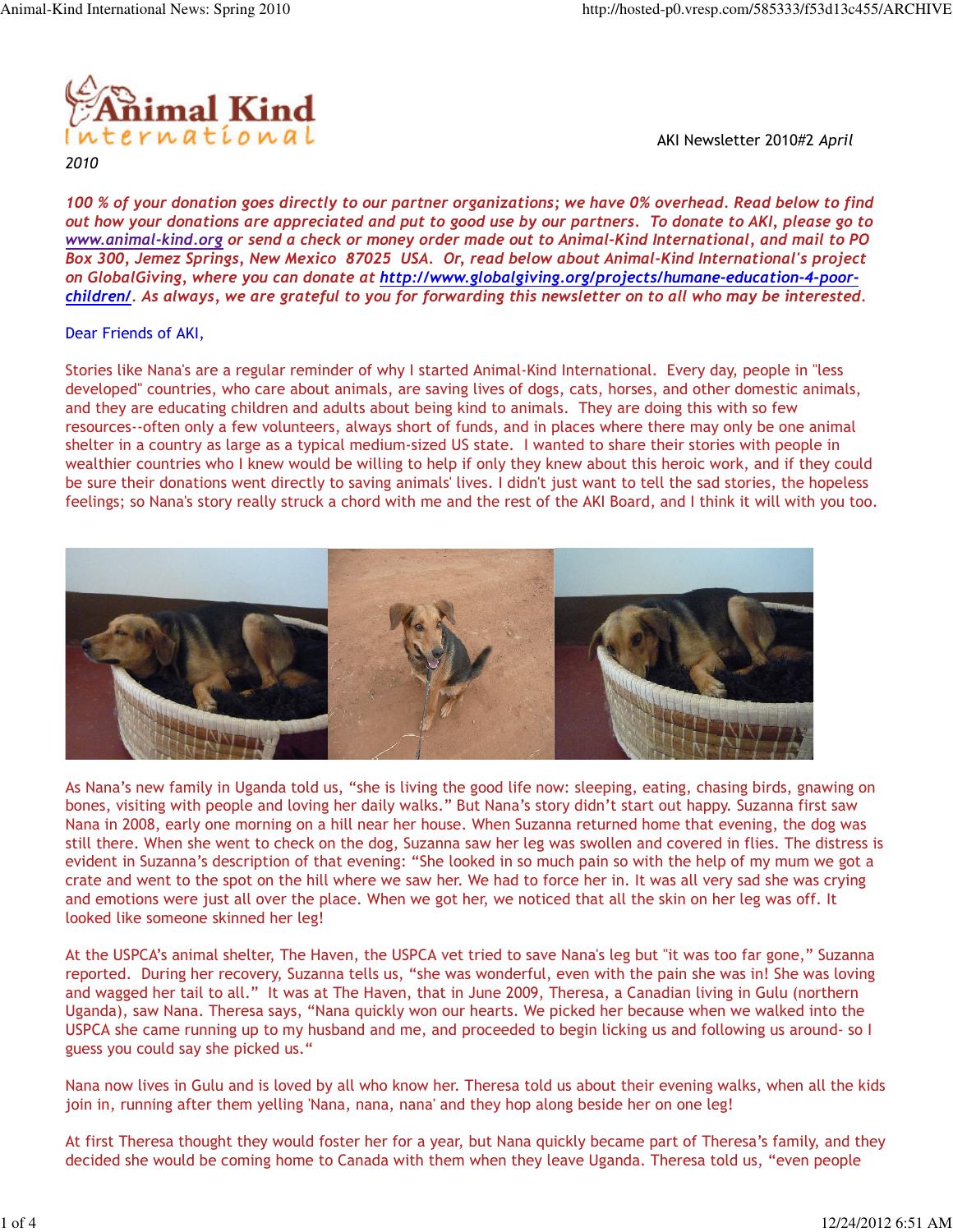who didn't like dogs before make an exception for Nana. She is a fuzzy little inspiration to all; how any being can show so much love after going through what she has, I don't know, but she does. Thank you USPCA for the work of your organization. Nana has gone on to enrich the lives of many because of your efforts. The Haven does incredible work and deserves all the support they can get."

For Suzanna, Nana's savior, this was the best news she could get--Nana had not only found a loving home, but was going to live with her wondeful new family in Canada. Theresa sent a message to all of us: Nana's ticket is already booked.

\*\*\*\*\*\*\*\*\*\*\*\*\*\*\*\*\*\*\*\*\*\*\*\*\*\*\*\*\*\*\*\*\*\*\*\*\*\*\*\*\*\*\*\*\*\*\*\*\*\*\*\*\*\*\*\*\*\*\*\*\*\*\*\*\*\*\*\*\*\*\*\*\*\*\*\*\*\*\*\*\*\*\*\*\*\*\*\*\*\*\*\*\*\*\*\*\*

Animal-Kind International not only sends 100% of donations to our partner organizations, we also track how your donations are used, and we report that information back to you. Below are some recent messages we've received from our partners about how important your donations are to them. You can read more about these projects and the people who keep them going, and you can donate to AKI partner organizations at www.animalkind.org. Thank you very much to all who have donated!

From Estelle with the Luderitz SPCA via Erika, who distributes AKI donations among Namibia's rural SPCAs:

## Hi Erika,

Thanks for your mail.We've had very very bad news this morning - from Caltex. They have, for a couple of years already - been our yearly main sponsor but I have received a letter from their head office in Windhoek this morning stating that all donations have been frozen and that we will get absolutely nothing from them this year! It is going to make our (SPCA) life here in Luderitz much much more difficult than it already is! I feel like crying and very helpless but unfortunately that will not help our situation very much...Thanks very much for your regular mails - it seems like the only little bit of good news or goodwill being shown to us! Sorry, I'm very disappointed today, please excuse me. Regards, Estelle

Note: Because of AKI support, Erika has been able to send money to Luderitz, Tsumeb, Walvis Bay, Keetmanshoop, Rundu, and Otjiwarongo SPCAs for medication and food, to cover vet fees, to buy blankets for the cold Namibia winter, and to pay transport costs.

From Deborah with Jamaica, Community Animal Welfare:

YEEEEEEEEEEEEEEEEEEEEEESSSSS Thank you Karen, and Steve! Food, just food is what is stressing me out now. This morning I took enough for 20 dogs and ran out by the time I got halfway to work. And I haven't fed my downtown ones yet, so I'll go begging in the canteen shortly to see what I can get. My Saturdays are once again overflowing with starving dogs! It's 'delivery' season again as the street dogs have dropped their pups anywhere and everywhere. It's hard to keep up with the spay/neuter of these street dogs—all we can do is keep trying. And also, very cool! Panacur and heartworm- excellent!!!! Have so many dogs and pups waiting for deworming, bad hook and round worm infestation, thank you for those too!

Note: For those of you who are unfamiliar with Kingston, Jamaica, street dogs are commonly found all over the city; they are sometimes tolerated, often mistreated.

## From Nune with Save the Animals-Armenia:

Thank you,one more time! I spend first of all for food and salary. I don't want to cry, but very hard to find money for food and workers. I also need sutures, it's very expensive here, good sutures are cost 2\$ for each one.

## From Miriam with the Ghana Horse Care Project:

Just a quick note to thank you for the bute paste (which we can't get here in Ghana) along with the other supplies you brought. It provided much-needed temporary relief to a horse with a dislocated long pastern (Shakar) and I know it can help at least three others. I've managed to narrow the 35 horses that need care down to four - my old buddy Shakar and three beautiful Malian horses who are on death's door, but with the right care, I know we can help these horses. I have assigned a dedicated helper to care for them and I have a veterinary technician administering painkillers and keeping them comfortable.Thanks to AKI and your supporters—without you, we couldn't continue to help these horses.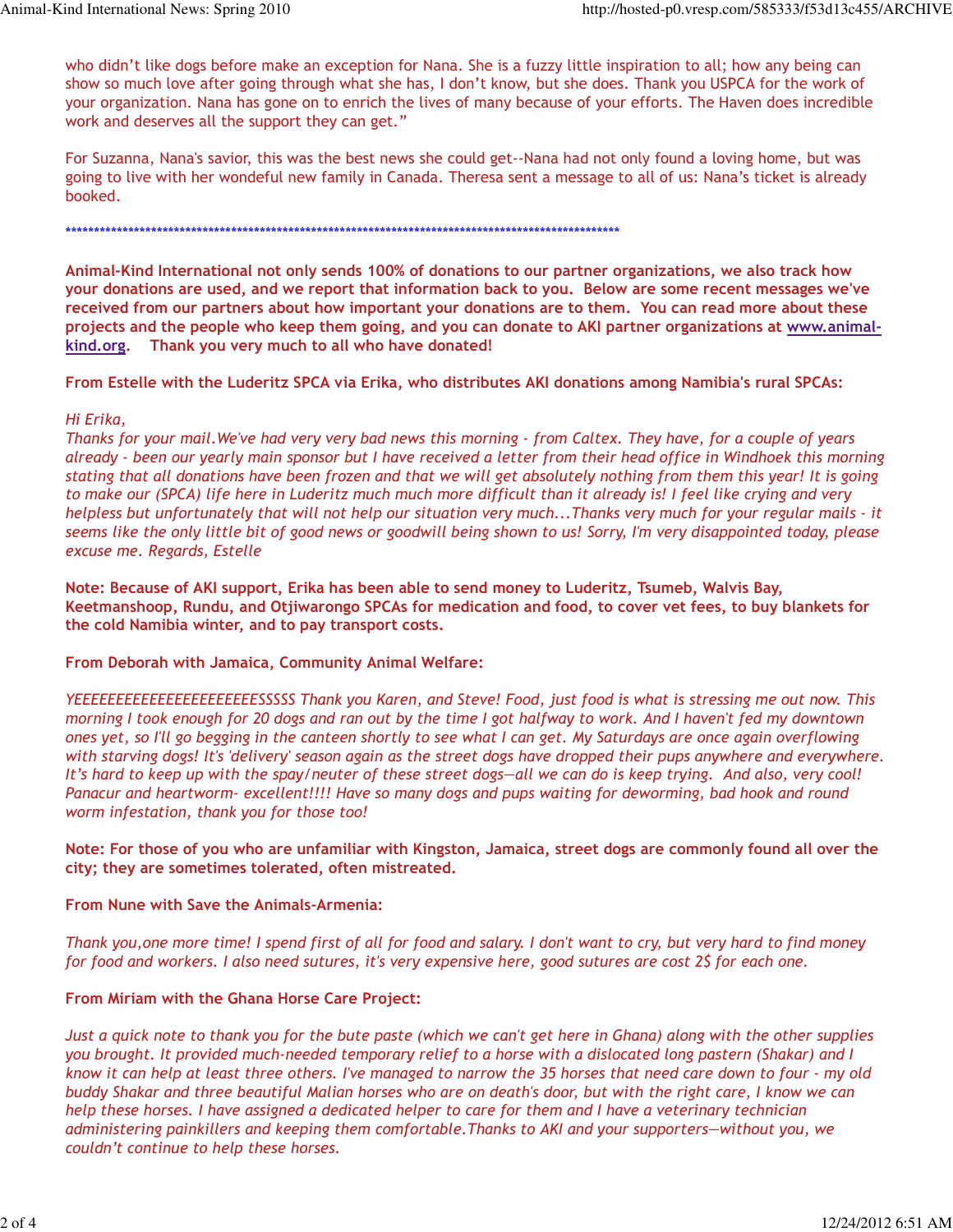#### From Suze with Bosnia Animal Foundation:

I wanted to let u know details of our trip to Bosnia in April: 17 and 18 April sterilization campaign in Orasje (close to Brcko) 19 until 22 Zenica education and sterilization 23 and 24 back in Orasje, treating dogs for fleas, parasites, doing admin, having meetings and absorb dog cuddles Thanks for your support—it will be a great help during our April campaign.

From Pilar (Helping Hands for Hounds of Honduras, who AKI connected with VIDA, a Costa Rica-based



organization that sends teams of vets --doctors, and dentists, as well--to

areas in Central America that lack these services): The VIDA experience was excellent. 15 dogs and cats were sterilized, 1 female cat, 1 male cat, 2 male dogs, and 11 female dogs. It was fantastic, a very positive and uplifting experience. The three vet students were great. I cannot say enough. The 9 hours each day flew by. We were so interested in what we were doing that we only had lunch after about 4 hours of work and only for a half hour. I am already looking forward to the next group.

Elsik with ProPaws-Armenia asked us for suggestions for conference speakers and for help in advertising an animal welfare conference for the Causasus region:

ProPaws, with co-organizers Acopian Canter for the Environment (ACE), Foundation for the Preservation of Wildlife & Cultural Assets in the Republic of Armenia (FPWC) and with support of Organization for Security & co-operation in Europe (OSCE) has organized a conference for the sake of animal welfare in the Caucasus region. The intention is to establish cooperation with Armenia's neighboring countries for solving the stray animal problem together. Much work has already been done in terms of budgeting and contacts. Now we are looking to find credible speakersfor the conference. Ideas for speakers are welcome (contact karen@animal-kind.org). Tentative dates are 8 and 9 July 2010.

\*\*\*\*\*\*\*\*\*\*\*\*\*\*\*\*\*\*\*\*\*\*\*\*\*\*\*\*\*\*\*\*\*\*\*\*\*\*\*\*\*\*\*\*\*\*\*\*\*\*\*\*\*\*\*\*\*\*\*\*\*\*\*\*\*\*\*\*\*\*\*\*\*\*\*\*\*\*\*\*\*\*\*\*\*\*\*\*\*\*\*\*\*\*\*\*\*\*\*\*

# GLOBALGIVING OPEN CHALLENGE

Animal-Kind International has been accepted into the GlobalGiving open challenge.

Our Global Giving Project is: Educate 1000 poor children about humane pet care

Please click on this link

http://www.globalgiving.org/projects/humane-education-4-poor-children/

and read about the humane education project in Bosnia, Honduras, and Uganda, which your donations on the GlobalGiving website will support. We need to mobilize our supporters to raise \$4,000 from at least 50 unique donors between March 25 - April 26, 2010 in order to remain on GlobalGiving. Please help us win this GlobalGiving challenge by donating to our project today. Thank you!